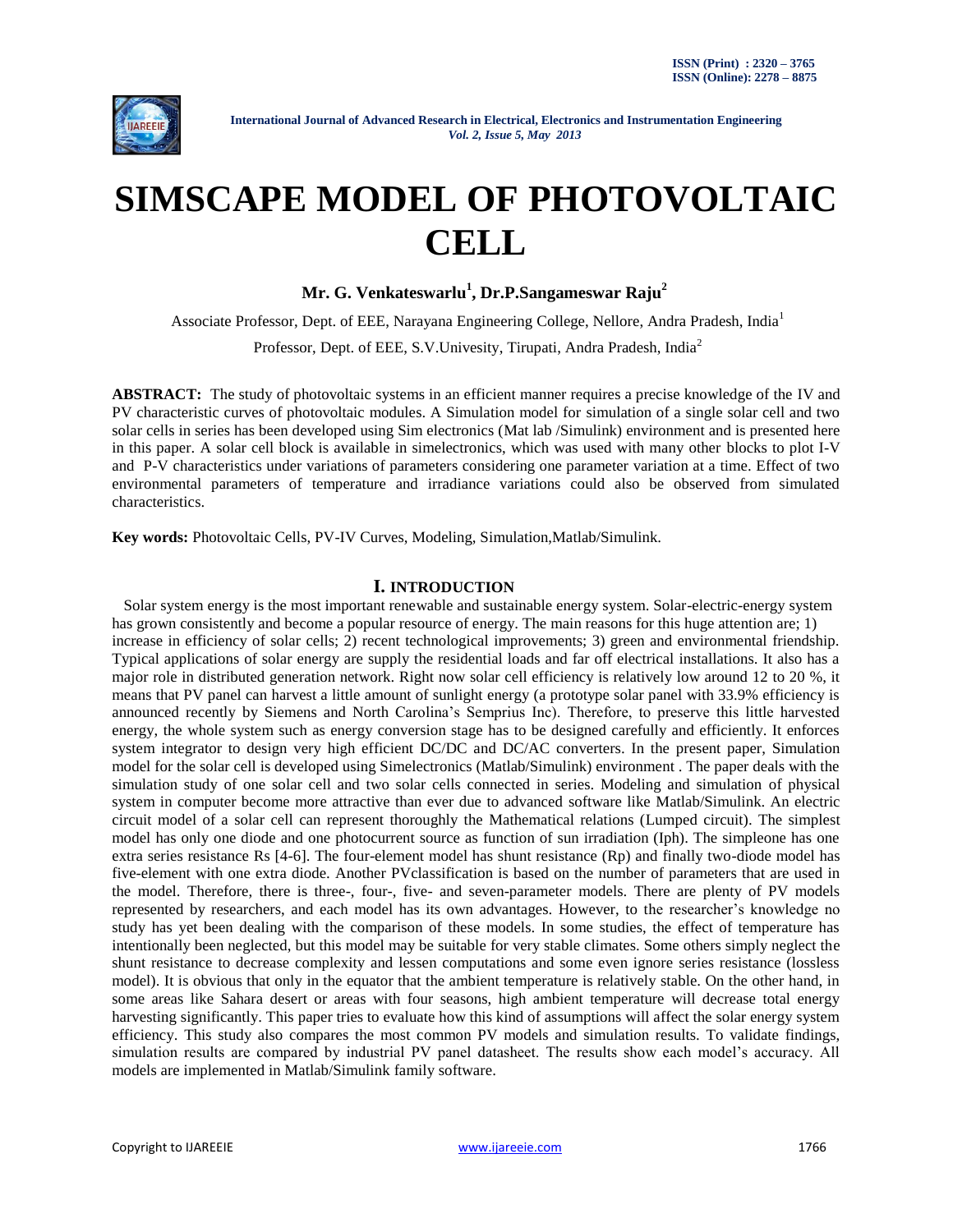

#### **II. SIMELECTRONICS**

SimElectronics® software works with Simscape™ software and extends the physical modeling capabilities of the Simulink® product family with tools for modeling and simulating electromechanical and electronic systems. It contains blocks that let one model electromechanical and electronic systems at a speed and level of fidelity that is appropriate for system-level analysis. The blocks let one perform tradeoff analyses to optimize system design, for example, by testing various algorithms with different circuit implementations. SimElectronics is part of the Simulink Physical Modeling family. Models using SimElectronics are essentially Simscape block diagrams. To build a system-level model with electrical blocks, a combination of SimElectronics blocks and other Simscape and Simulinkblocks can be used.

#### **III SOLAR CELL MODEL**

The most important component that affects the accuracy of the simulation is the PV cell model. Modeling of PV cell involves the estimation of the I-V and P-V characteristics curves to emulate the real cell under various environmental conditions. The most popular approach is to utilize the electrical equivalent circuit, which is primarily based on diode. The Solar Cell block in SimElectronics, represents a single solar cell as a parallel current source, Iph, an exponential diode, D and a shunt resistance, Rsh that are connected in series with a resistance Rs. Fig.1(a) shows the symbol of solar cell in SimElectronics, Fig.1(b) shows the equivalent circuit.



**Fig. 1(a)** Symbol of a Solar cell



 **Fig.1(b)** Equivalent Circuit of the Solar cell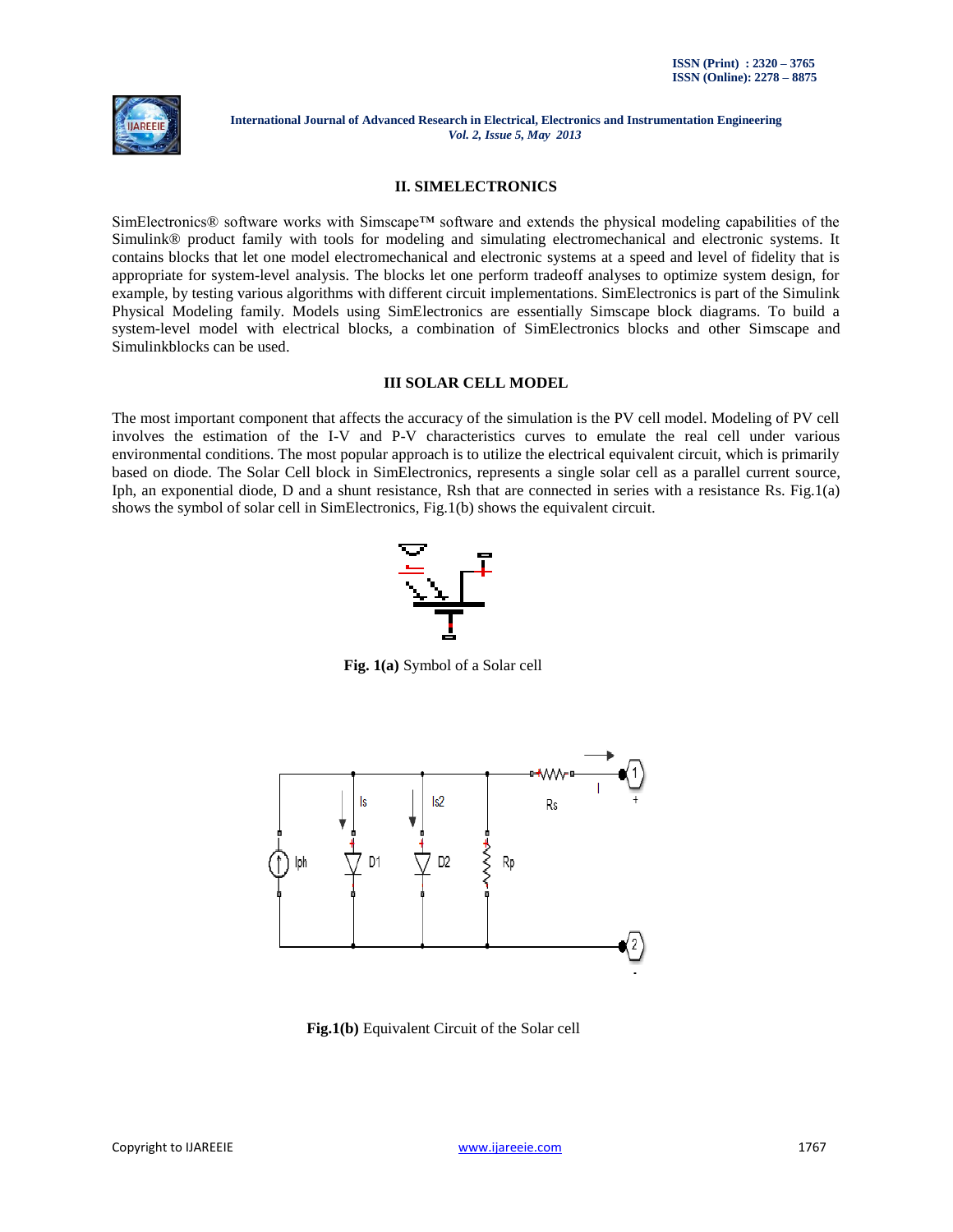

Solar cell block is formed from a single solar cell as a resistance*s R* connected in series with a parallel combination of a current source, two exponential diodes and a parallel resistor *R* [3],[4].The output current *I* is given by equation (1).

The output current  $I$  is given by equation (1):  $I = I_{ph} - I_s \cdot \left(e^{\frac{V + I \cdot R_s}{N \cdot V_t}} - 1\right) - I_{s2} \cdot \left(e^{\frac{V + I \cdot R_s}{N_2 \cdot V_t}} - 1\right) - \frac{V + I \cdot R_s}{R_p} (1)$ 

where

Ir is the irradiance (light intensity) in W/m2 falling on the cell.

Iph0 is the measured photo-generated current for the standard irradiance Ir0.

Isis the diode reverse saturation current.

k is the Boltzmann constant.

T is the measurement temperature parameter value.

q is the elementary charge of an electron.

V is the voltage across the solar cell electrical ports.

I is the output current of PV cell.

N is the diode ideality factor. The Ideality factor varies for amorphous cells, and is typically 1-2 for polycrystalline cells.

This block can be parameterized in terms of the preceding equivalent circuit model parameters or in terms of the short-circuit current and open-circuit voltage the block uses to derive these parameters. This block allows hosing one of two models: a model with 8 parameters in which the previous equation describes the output current, and a model with 5parameters if for this equation is applied the following simplifying assumptions: the impedance of the parallel resistor is infinite and the saturation current of the second diode is zero. The model with 5 parameters allows optimization of this block according to the equivalent circuit model parameters or by short circuit current and open circuit voltage [3].

# **IV(a) SIMSCAPE MODEL OF SHELL SQ 175 SOLAR CELL MODULE HAVING 72 INDIVIDUAL CELLS**



 **Fig. 2.**SimElectronics Simulation Model for a single Cell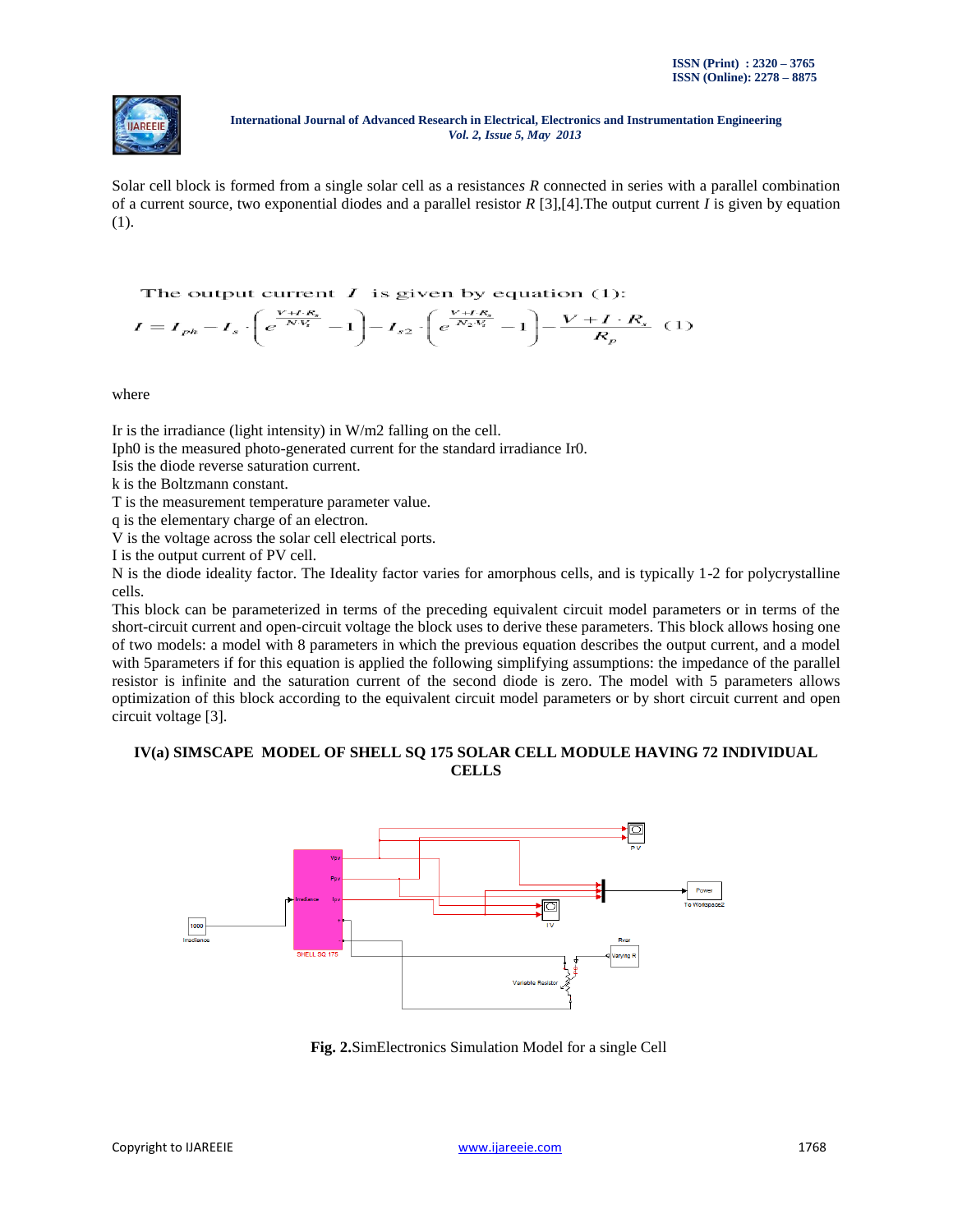

 This Model was developed using blocks of SimElectronics and Simulink. Solar cell was connected with blocks such as current sensor and voltage sensor to measure the current and voltage across solar cell. Blocks for varying Irradiance level and Temperature, were also connected in the above model. Rest of the blocks were the interface between major blocks and used for plotting I-V characteristics. The solar cell was parameterized by equivalent circuit parameters. Diode reverse saturation current, Is, was taken as 0.1nA, measurement temperature was kept as 25oC. Solar-generated current, Iph0, and Irradiance used for measurements, Ir0, were kept at their default values of 7.34A and 1000 W/m2 respectively. The advantage of using of this high level of implementation is to create a simple equivalent circuit, which have much more complex parameters, including the effect of temperature in the device which is very important for behavior of this type of system.



 **Fig3.**SimElectronics Simulation Model for a single Cell

# **IV(b) SIMSCAPE MODEL OF SHELL SQ 175 SOLAR CELL MODULE HAVING 72 INDIVIDUAL CELLS- 5REPRESENTATION OF INDIVIDUAL BLOCKS**



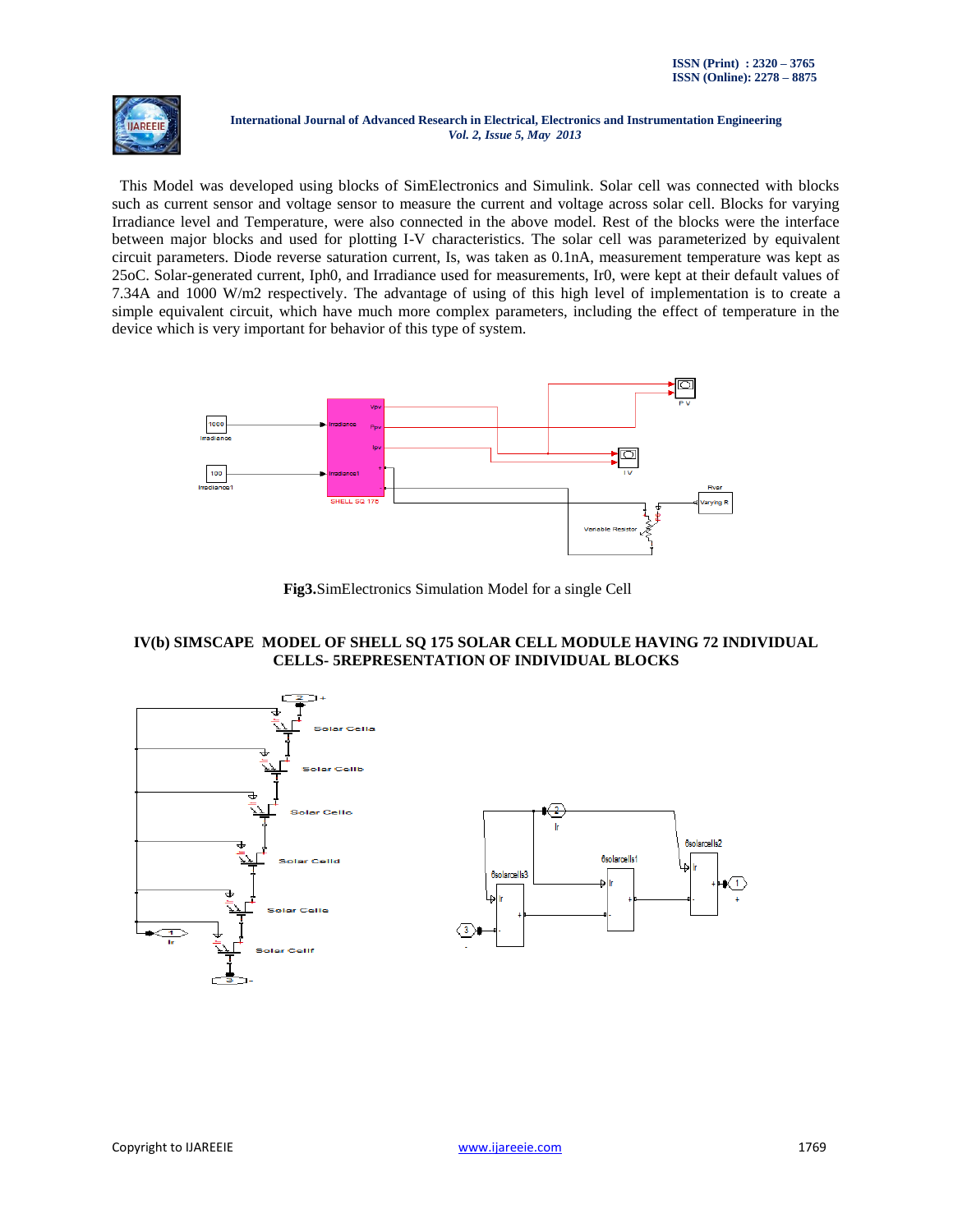



#### The parameters of a single solar cell

| Parameter                                        | Value           |
|--------------------------------------------------|-----------------|
| Short-circuit current [A]                        | $I_{sc} = 7.34$ |
| Open-circuit voltage [V]                         | $V_{oc} = 0.6$  |
| Quality factor                                   | $N = 1.5$       |
| Series resistance $\lceil \Omega \rceil$         | $R_{\rm c}=0$   |
| First order temperature                          |                 |
| coefficient for $I_{ph}$ [1/K]                   | $TIPH1 = 0$     |
| Temperature exponent for $I_{\kappa}$            | $TXIS1 = 3$     |
| Temperature exponent for $R_{\rm g}$             | $TRS1 = 0$      |
| Parameter extraction temperature<br>$\Gamma$ °C1 | $T_{meas} = 25$ |
| Fixed circuit temperature $[^{\circ}C]$          | $TFIXED = 25$   |

## **V. RESULTS**

 One can say that, photocurrent depends on the irradiation of the moment, for a fixed temperature (in these cases, 25° C). The higher the irradiation, the greater the current. On the other hand, voltage is going to maintain almost Constant and it is not going to vary much, although increases or diminishes the irradiation. The characteristic V-I curve for radiation incident on the photovoltaic cells is amended as shown in Figure 4[10]. If the irradiance decreases, the photovoltaic current generated decreases proportionally to that, and variation of no-load voltage is very small [1]  $\text{Fig. 4. V-I characteristics for fixed values of solar radiation at temperature of 25 c.}^0 \text{ Fig. V-p}$ characteristics for fixed values of solar radiation at temperature . **Fig. 6.** The V-P characteristics of the photovoltaic array For multiple peaks.



 **Fig. 4.** The V-I characteristics of photovoltaic array.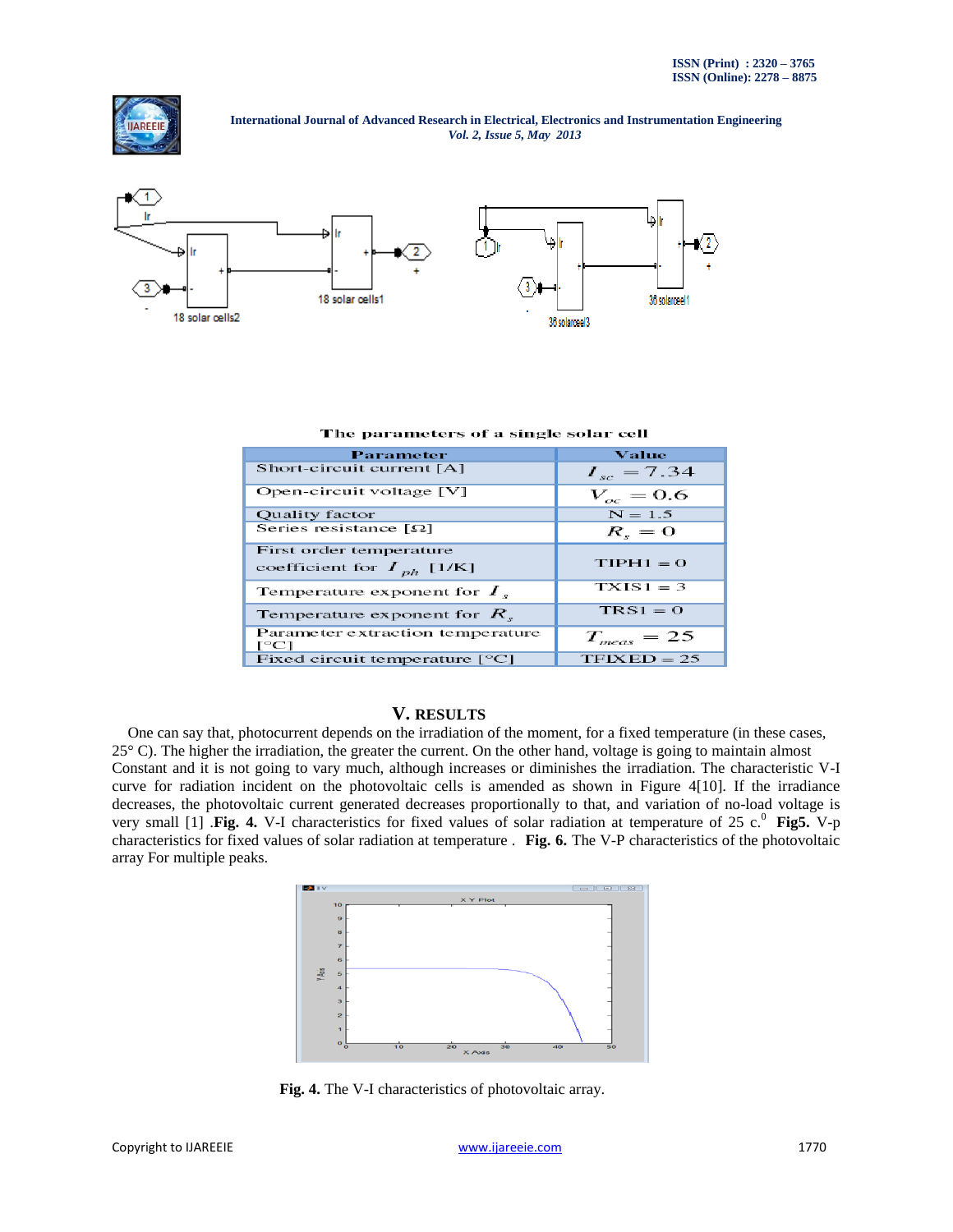



 **Fig. 5.** The V-P characteristics of the photovoltaic array.



 **Fig. 6.** The V-P characteristics of the photovoltaic array For multiple peaks.

# **VI. CONCLUSIONS**

Model for simulation of a solar cell has been developed in Simelectronics (MATLAB/Simulink) using solar cell block and other interfacing blocks. The objective of the models is to achieve similar IV and PV characteristics curves to the graphs that are in the datasheet of the manufacturer of the different solar panels. The most similar will be the best model, or the one that behaves more like the physical model. In the made models, the results are similar and they resemble the desired results, although they are simple models, and it is possible to study the behavior and performance of photovoltaic cells in the time domain. In low sun irradiation level, two-diode model is more accurate. The sun irradiation pattern usually starts in low irradiation in the morning and in the evening; therefore, two diode model will be the best choice and is very close to real situation. In fact, all practical PV modules will finally be installed outside; therefore neglecting ambient effect is not a good assumption. Simscape based models have its intrinsic advantages that researcher has verity of built in tools for further study. It means PV model is able to integrate by abundant built-in power system components available in the software library. In this survey, we have only used the most popular models represented in Matlab/Simulink.

# **REFERENCES**

[1] J.A. Gow, C.D. Manning "Development of a PhotovoltaicArray Model for Use in Power Electronics Simulation Studies", IEE Proceedings on Electric Power Applications,Vol. 146, No. 2, pp. 193-200, March 1999.

[2] J.A. Ramos, I. Zamora, J.J. Campayo. "Modeling ofPhotovoltaic Module", International Conference on Renewable Energies and Power Quality (ICREPQ'10)Granada, Spain, 23-25 March 2010.

[4] W. DeSoto, "Improvement and Validation of a Model forPhotovoltaic Array Performance", M.Sc. Thesis,Mechanical Engineering, University of Wisconsin,Madison, 2004.

[5] C. Osorio. Matlab-Simulink models, Mathworks.

[6] G. Walker, "Evaluating MPPT Converter Topologies Usinga Matlab PV Model", Journal of Electrical and Electronics

<sup>[3]</sup> M.G. Villalva, J.R. Gazoli, E. Ruppert "Modeling andCircuit Based Simulation of Photovoltaic Arrays", Brazilian Journal of Power Electronics, Vol. 14, No. 1, pp. 35-45,2009.